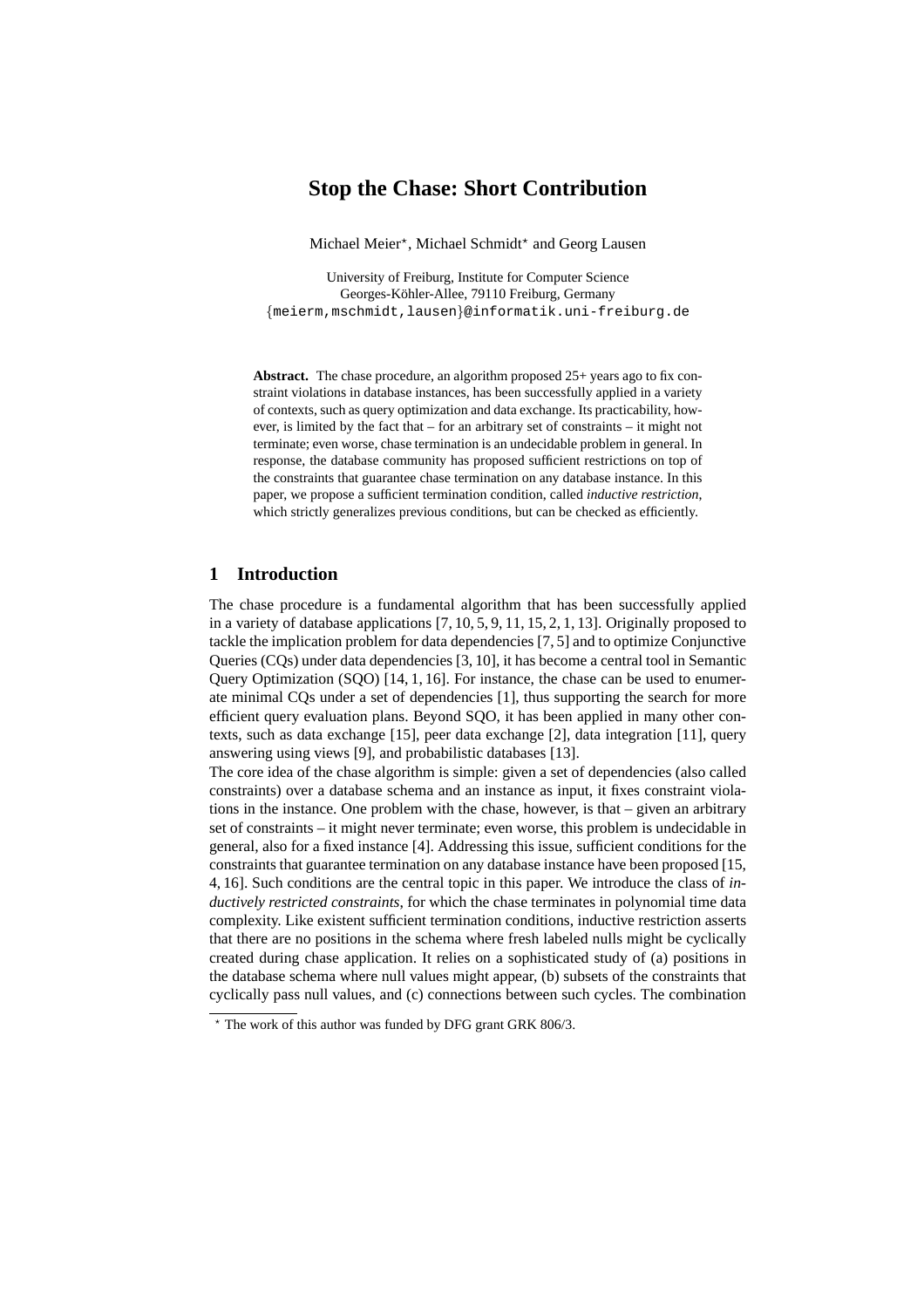of these aspects makes inductive restriction more general than previous sufficient termination conditions, thus making a larger class of constraints amenable to the chase.

**Structure.** We start with some preliminaries in the following section. Section 3 introduces inductive restriction, our sufficient data-independent termination condition. Finally, Section 4 concludes the paper.

**Remark.** An extended version of this paper including full proofs can be found in [12].

#### **2 Preliminaries**

**General mathematical notation.** For  $n \in \mathbb{N}$ , we denote by [n] the set  $\{1, ..., n\}$ . For a set M, we denote by  $2^M$  its powerset.

**Databases.** We fix three pairwise disjoint infinite sets: the set of *constants* ∆, the set of *labeled nulls*  $\Delta_{null}$ , and the set of *variables* V. A *database schema* R is a finite set of relational symbols  $\{R_1, ..., R_n\}$ . In the rest of the paper, we assume the database schema and the set of constants and labeled nulls to be fixed. A *database instance* I is a finite set of R-atoms that contains only elements from  $\Delta \cup \Delta_{null}$  in its positions. We denote an element of an instance as *fact*. The domain of  $I$ ,  $dom(I)$ , is the set of elements from  $\Delta \cup \Delta_{null}$  that appear in I.

We use the term *position* to denote a position in a predicate, e.g. a three-ary predicate R has three positions  $R^1, R^2, R^3$ . We say that a variable, labeled null, or constant c appears e.g. in a position  $R^1$  if there exists a fact  $R(c,...)$ .

**Constraints.** Let  $\overline{x}$ ,  $\overline{y}$  be tuples of variables. We consider two types of database constraints: *tuple generating dependencies* (TGDs) and *equality generating dependencies* (EGDs). A TGD has the form  $\alpha := \forall \overline{x}(\phi(\overline{x}) \rightarrow \exists \overline{y}\psi(\overline{x}, \overline{y}))$  such that both  $\phi$  and  $\psi$ are conjunctions of atomic and equality-free  $R$ -atoms, possibly with parameters from  $\Delta$  and all variables from  $\bar{x}$  that occur in  $\psi$  must also occur in  $\phi$ . We denote by  $pos(\alpha)$ the set of positions in  $\phi$ . An EGD has the form  $\alpha := \forall \overline{x}(\phi(\overline{x}) \rightarrow x_i = x_j)$ , where  $x_i, x_j$  occur in  $\phi$  and  $\phi$  is a non-empty conjunction of equality-free R-atoms, possibly with parameters from  $\Delta$ . We denote by  $pos(\alpha)$  the set of positions in  $\phi$ . As a notational convenience, we will often omit the ∀-quantifier and respective list of universally quantified variables. For a set of TGDs and EGDs  $\Sigma$  we set  $pos(\Sigma) := \bigcup_{\xi \in \Sigma} pos(\xi)$ . **Chase.** We assume that the reader is familiar with the chase procedure and give only a short introduction here, referring the interested reader to [15] for a more detailed discussion. A chase step  $I \stackrel{\alpha, \overline{a}}{\rightarrow} J$  takes a relational database instance I such that  $I \not\vDash$  $\alpha(\overline{a})$  and adds tuples (in case of TGDs) or collapses some elements (in case of EGDs) such that the resulting relational database J is a model of  $\alpha(\overline{a})$ . If J was obtained from I in that kind, we sometimes also write  $I\overline{a} \oplus C_{\alpha}$  instead of J. A chase sequence is an exhaustive application of applicable constraints  $I_0 \stackrel{\alpha_0,\overline{\alpha}_0}{\longrightarrow} I_1 \stackrel{\alpha_1,\overline{\alpha}_1}{\longrightarrow} \dots$ , where we impose no strict order on what constraint to apply in case several constraints are applicable. If this sequence is finite, say  $I_r$  being its final element, the chase terminates and its result  $I_0^{\Sigma}$  is defined as  $I_r$ . The length of this chase sequence is r. Note that different orders of application orders may lead to a different chase result. However, as proven in [15], two different chase orders always lead to homomorphically equivalent results, if these exist. Therefore, we write  $I^{\Sigma}$  for the result of the chase on an instance I under constraints  $\Sigma$ . It has been shown in [7, 5, 10] that  $I^{\Sigma} \models \Sigma$ . If a chase step cannot be performed (e.g.,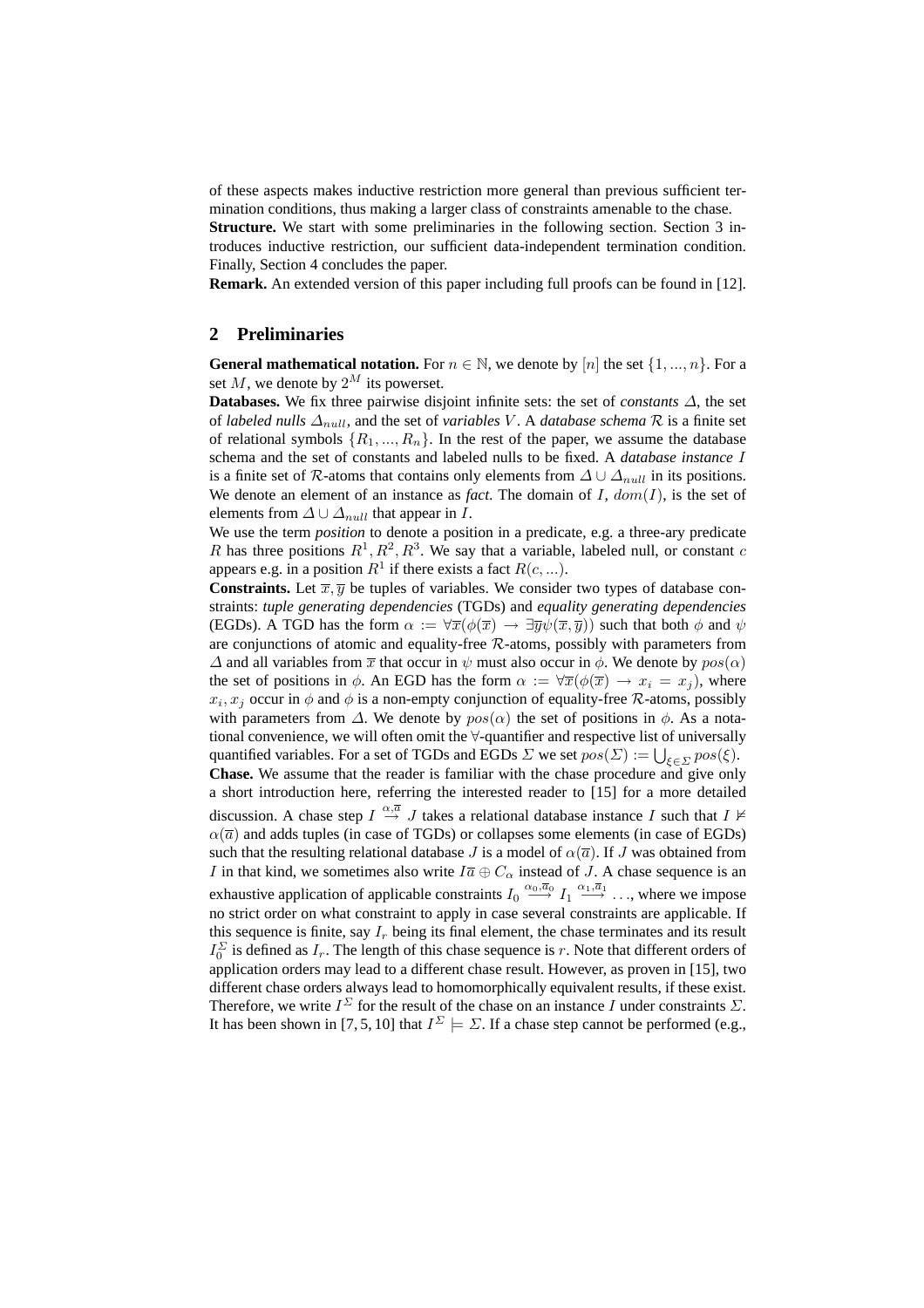because application of an EGD would have to equate two constants) or in case of an infinite chase sequence, the result of the chase is undefined.

## **3 Data-independent Chase Termination**

In the past, sufficient conditions for constraint sets have been developed that guarantee chase termination for any instance. One such condition is *weak acyclicity* [15], which asserts that there are no cyclically connected positions in the constraint set that may introduce fresh labeled null values, by a global study of relations between the constraints. In [4], weak acyclicity was generalized to *stratification*, which enforces weak acyclicity only locally, for subsets of constraints that might cyclically cause to fire each other. We further generalized stratification to *safe restriction* in [16]. We start by reviewing its central ideas and formal definition, which form the basis for our novel condition *inductive restriction*.

**Safe Restriction.** The idea of safe restriction is to keep track of positions where fresh null values might be created in or copied to. As a basic tool, we borrow the definition of *affected positions* from [6]. We emphasize that, in [6], this definition has been used in a different context: there, the constraints are interpreted as axioms that are used to derive new facts from the database and the problem is query answering on the implied database, using the chase as a central tool.

**Definition 1.** *[6]* Let  $\Sigma$  be a set of TGDs. The set of *affected positions* aff $(\Sigma)$  is defined inductively as follows. Let  $\pi$  be a position in the head of an  $\alpha \in \Sigma$ .

- If an existentially quantified variable appears in  $\pi$ , then  $\pi \in \text{aff}(\Sigma)$ .
- If the same universally quantified variable X appears both in position  $\pi$ , and only in affected positions in the body of  $\alpha$ , then  $\pi \in \text{aff}(\Sigma)$ .

Akin to the dependency graph in weak acyclicity [15], we define a safety condition that asserts the absence of cycles through constraints that may introduce fresh null values. As an improvement, we exhibit the observation that only values created due to or copied from affected positions may cause non-termination. We introduce the notion of *propagation graph*, which refines the dependency graph from [15] by taking affected positions into consideration.

**Definition 2.** Let Σ be a set of TGDs. We define a directed graph called *propagation graph*  $prop(\Sigma) := (aff(\Sigma), E)$  as follows. There are two kinds of edges in E. Add them as follows: for every TGD  $\forall \overline{x}(\phi(\overline{x}) \to \exists \overline{y}\psi(\overline{x}, \overline{y})) \in \Sigma$  and for every x in  $\overline{x}$  that occurs in  $\psi$  and every occurrence of x in  $\phi$  in position  $\pi_1$ 

- if x occurs only in affected positions in  $\phi$  then, for every occurrence of x in  $\psi$  in position  $\pi_2$ , add an edge  $\pi_1 \rightarrow \pi_2$  (if it does not already exist).
- if x occurs only in affected positions in  $\phi$  then, for every existentially quantified variable y and for every occurrence of y in a position  $\pi_2$ , add a special edge  $\pi_1 \stackrel{*}{\rightarrow} \pi_2$ (if it does not already exist).

**Definition 3.** A set  $\Sigma$  of constraints is called *safe* iff prop( $\Sigma$ ) has no cycles going through a special edge.  $\Box$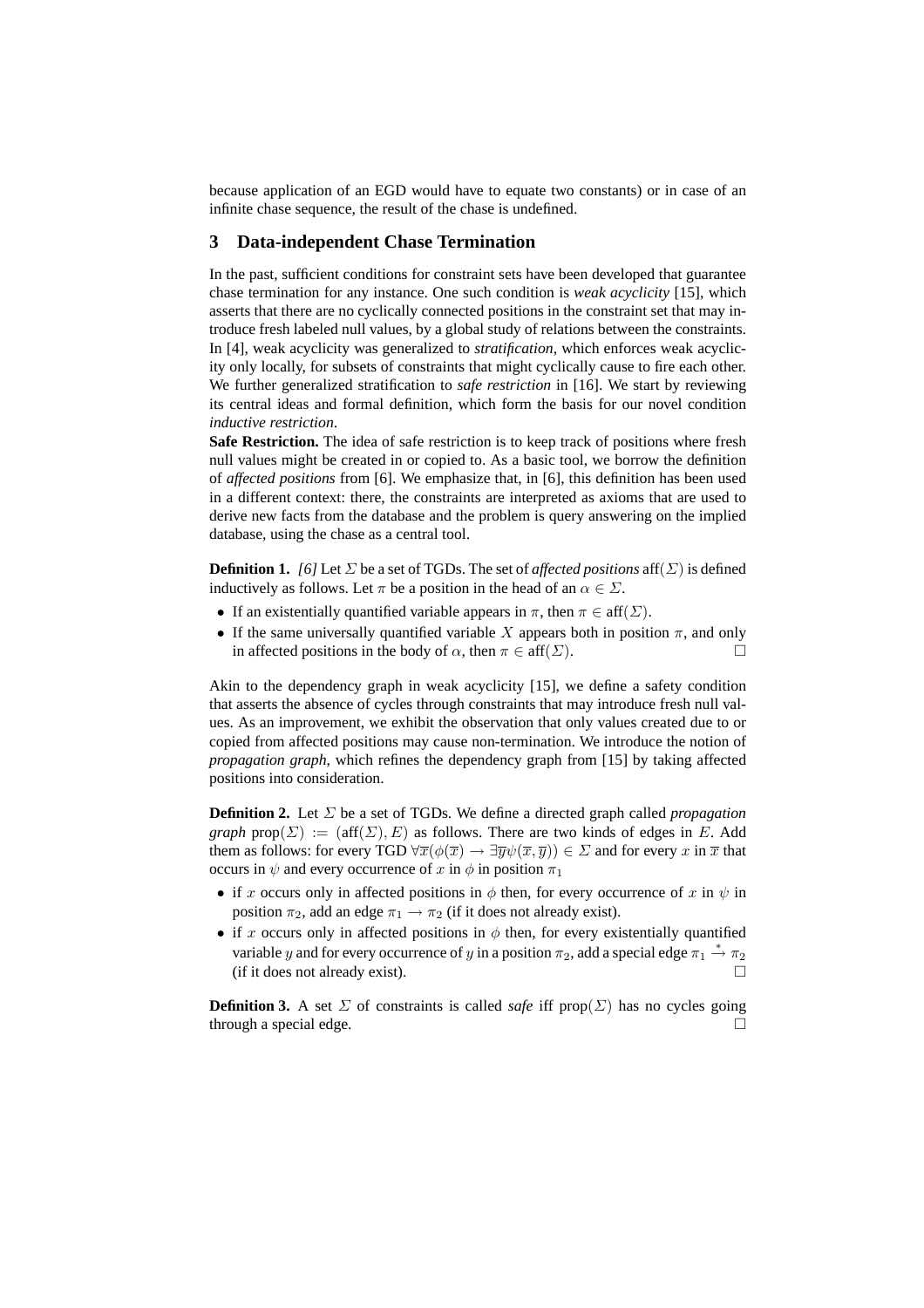Safety is a sufficient termination condition which strictly generalizes weak acyclicity and is different from stratification [16]. The idea behind safe restriction now is to assert safety locally, for subsets of the constraints that may cyclically cause each other to fire in such a way that null values are passed in these cycles.

**Definition 4.** Let  $\Sigma$  abe given and  $P \subseteq pos(\Sigma)$ . For all  $\alpha, \beta \in \Sigma$ , we define  $\alpha \prec_P \beta$ iff there are tuples  $\overline{a}$ ,  $\overline{b}$  and a database instance I s.t. (i)  $I \nvDash \alpha(\overline{a})$ , (ii)  $I \models \beta(\overline{b})$ , (iii)  $I \stackrel{\alpha, \overline{a}}{\rightarrow} J$ , (iv)  $J \nvDash \beta(\overline{b})$ , (v) I contains null values only in positions from P and (vi) there is a null value  $n \in \bar{b} \cap \Delta_{null}$  in the head of  $\beta(\bar{b})$ .

Informally,  $\alpha \prec_P \beta$  holds if  $\alpha$  might cause  $\beta$  to fire s.t., when null values occur only in positions from P,  $\beta$  copies some null values. We next introduce a notion for affected positions relative to a constraint and a set of positions.

**Definition 5.** For any set of positions P and a TGD  $\alpha$  let aff-cl( $\alpha$ , P) be the set of positions  $\pi$  from the head of  $\alpha$  such that

- for every universally quantified variable x in  $\pi$ : x occurs in the body of  $\alpha$  only in positions from P or
- $\pi$  contains an existentially quantified variable.  $\Box$

On top of previous definitions we introduce the central tool of *restriction systems*.

**Definition 6.** A *restriction system* is a pair  $(G'(E), f)$ , where  $G'(\Sigma) := (\Sigma, E)$  is a directed graph and  $f: \Sigma \to 2^{pos(\Sigma)}$  is a function such that

- forall TGDs  $\alpha$  and forall  $(\alpha, \beta) \in E$ : aff-cl $(\alpha, f(\alpha)) \cap pos(\{\beta\}) \subseteq f(\beta)$ ,
- forall EGDs  $\alpha$  and forall  $(\alpha, \beta) \in E$ :  $f(\alpha) \cap pos(\{\beta\}) \subseteq f(\beta)$ , and
- forall  $\alpha, \beta \in \Sigma$ :  $\alpha \prec_{f(\alpha)} \beta \implies (\alpha, \beta) \in E$ .

A restriction system is *minimal* if it is obtained from  $((\Sigma, \emptyset), \{(\alpha, \emptyset) \mid \alpha \in \Sigma\})$  by a repeated application of the constraints from bullets one to three (until all constraints hold) s.t., in case of the first and second bullet, the image of  $f(\beta)$  is extended only by those positions that are required to satisfy the condition.  $\Box$ 

*Example 1.* Let predicate  $E(x,y)$  store graph edges and predicate  $S(x)$  store some nodes. The constraints  $\Sigma = {\alpha_1, \alpha_2}$  with  $\alpha_1 := S(x)$ ,  $E(x,y) \rightarrow E(y,x)$  and  $\alpha_2 := S(x)$ ,  $E(x,y) \rightarrow \exists z E(y,z), E(z,x)$  assert that all nodes in S have a cycle of length 1 and 2. It holds that aff $(\Sigma) = {\{\mathbb{E}^1, \mathbb{E}^2\}}$  and it is easy to verify that  $\Sigma$  is neither safe nor stratified (see Def. 2 in [4]). The minimal restriction system for  $\Sigma$  is  $G'(\Sigma) := (\Sigma, \{(\alpha_2, \alpha_1)\})$ with  $f(\alpha_1) := \{E^1, E^2\}$  and  $f(\alpha_2) := \emptyset$ ; in particular,  $\alpha_1 \nprec_{f(\alpha_1)} \alpha_1$ ,  $\alpha_1 \nprec_{f(\alpha_1)} \alpha_2$ ,  $\alpha_2 \prec_{f(\alpha_2)} \alpha_1$ , and  $\alpha_2 \not\prec_{f(\alpha_2)} \alpha_2$  hold.

As shown in [16], the minimal restriction system is unique and can be computed by an NP-algorithm. We are ready to define the notion of safe restriction:

**Definition 7.** Σ is called *safely restricted* if and only if every strongly connected component of its minimal restriction system is safe.

*Example 2.* Constraint set  $\Sigma$  from Example 1 is safely restricted: its minimal restriction system contains no strongly connected components.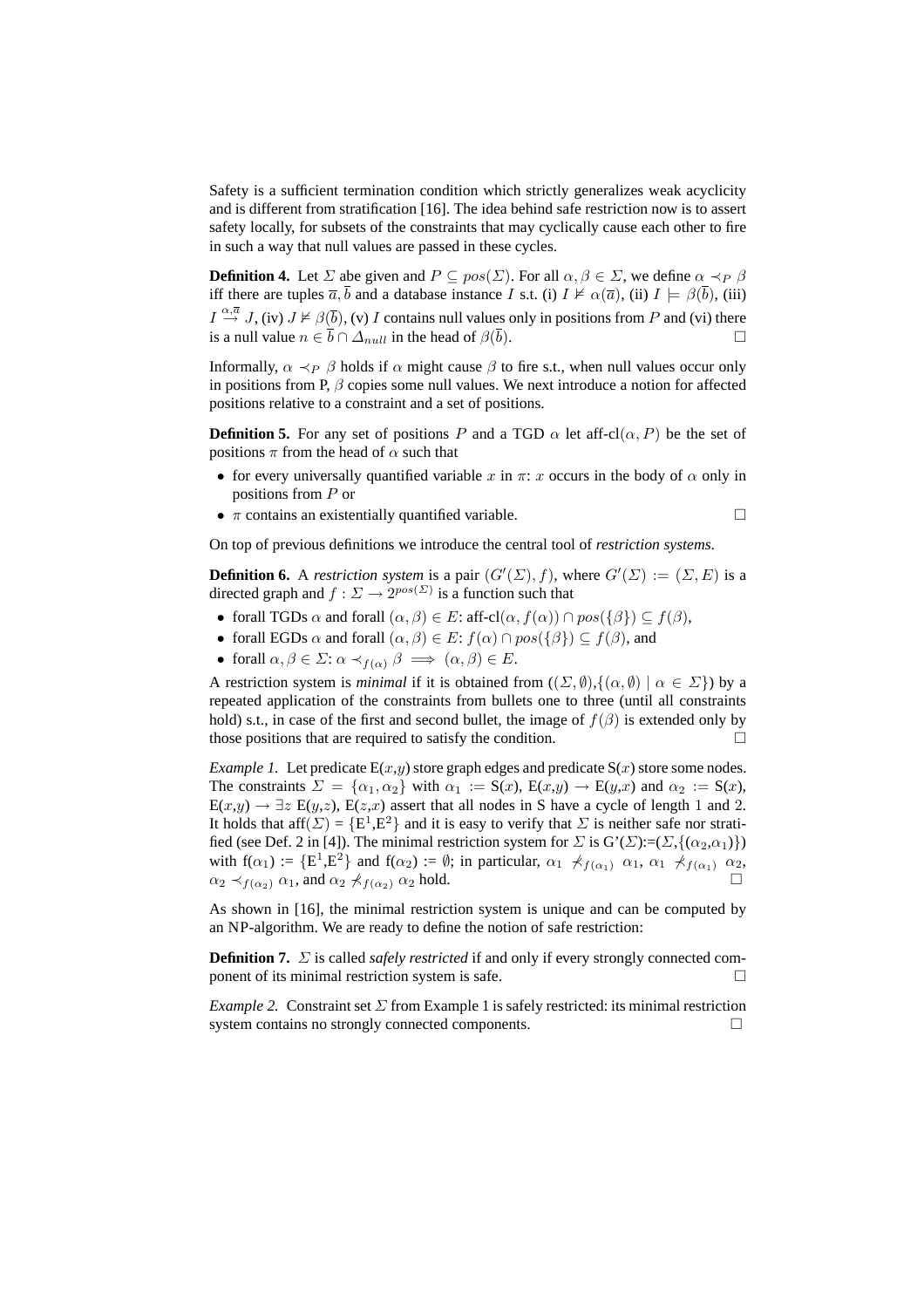| $part(\Sigma)$ : Set of TDGs and EGDs) {                                                 |
|------------------------------------------------------------------------------------------|
| 1: compute the strongly connected components (as sets of constraints) $C_1, \ldots, C_n$ |
| of the minimal restriction system of $\Sigma$ ;                                          |
| 2: $D \leftarrow \emptyset$                                                              |
| 3: <b>if</b> $(n == 1)$ then                                                             |
| 4: if $(C_1 \neq \Sigma)$ then return part $(C_1)$ ; endif                               |
| 7: return $\{\Sigma\};$                                                                  |
| $8:$ endif                                                                               |
| 6: for i=1 to n do $D \leftarrow D \cup part(C_i)$ ; endfor                              |
| 11: return $D;$ }                                                                        |

**Fig. 1.** Algorithm to compute subsets of Σ.

As shown in [16], safe restriction (a) guarantees chase termination in polynomial time data complexity, (b) is strictly more general than stratification, and (c) it can be checked by a CONP-algorithm if a set of constraints is safely restricted.

**Inductive Restriction.** We now introduce the novel class of *inductively restricted constraints*, which generalizes safe restriction but, like the latter, gives polynomial-time termination guarantees. We start with a motivating example.

*Example 3.* We extend the constraints from Example 1 to  $\Sigma' := \Sigma \cup \{\alpha_3\}$ , where  $\alpha_3 :=$  $\exists x, yS(x), E(x, y)$ . Then  $G'(Z') := (\Sigma', \{(\alpha_1, \alpha_2), (\alpha_2, \alpha_1), (\alpha_3, \alpha_1), (\alpha_3, \alpha_2)\})$  with  $f(\alpha_1)$  $= f(\alpha_2) := \{E^1, E^2, S^1\}$  and  $f(\alpha_3) := \emptyset$  is the minimal restriction system. It contains the strongly connected component  $\{\alpha_1,\alpha_2\}$ , which is not safe. Consequently,  $\Sigma'$  is not safely restricted.  $\square$ 

Intuitively, safe restriction does not apply in the example above because  $\alpha_3$  "infects" position  $S^1$  in the restriction system. Though, null values cannot be repeatedly created in  $S^1$ :  $\alpha_3$  fires at most once, so it does not affect chase termination. Our novel termination condition recognizes such situations by recursively computing the minimal restriction systems of the strongly connected components. We formalize this computation in Algorithm 1, called *part*( $\Sigma$ ). Based on this algorithm, we define an improved sufficient termination condition.

**Definition 8.** Let Σ be a set of constraints. We call Σ *inductively restricted* iff for all  $\Sigma' \in part(\Sigma)$  it holds that  $\Sigma'$  is safe. is safe.  $\Box$ 

As stated in the following lemma, inductive restriction strictly generalizes safe restriction, but does not increase the complexity of the recognition problem.

**Lemma 1.** Let  $\Sigma$  be a set of constraints.

- If  $\Sigma$  is safely restricted, then it is inductively restricted.
- There is some  $\Sigma$  that is inductively restricted, but not safely restricted.
- The recognition problem for inductive restriction is in CONP.

*Example 4.* Consider  $\Sigma'$  from Example 3. It is easy to verify that  $part(\Sigma') = \emptyset$  and we conclude that  $\Sigma'$  is inductively restricted. As argued in Example 3,  $\Sigma'$  is not safely restricted, which proves the second claim in Lemma 1.